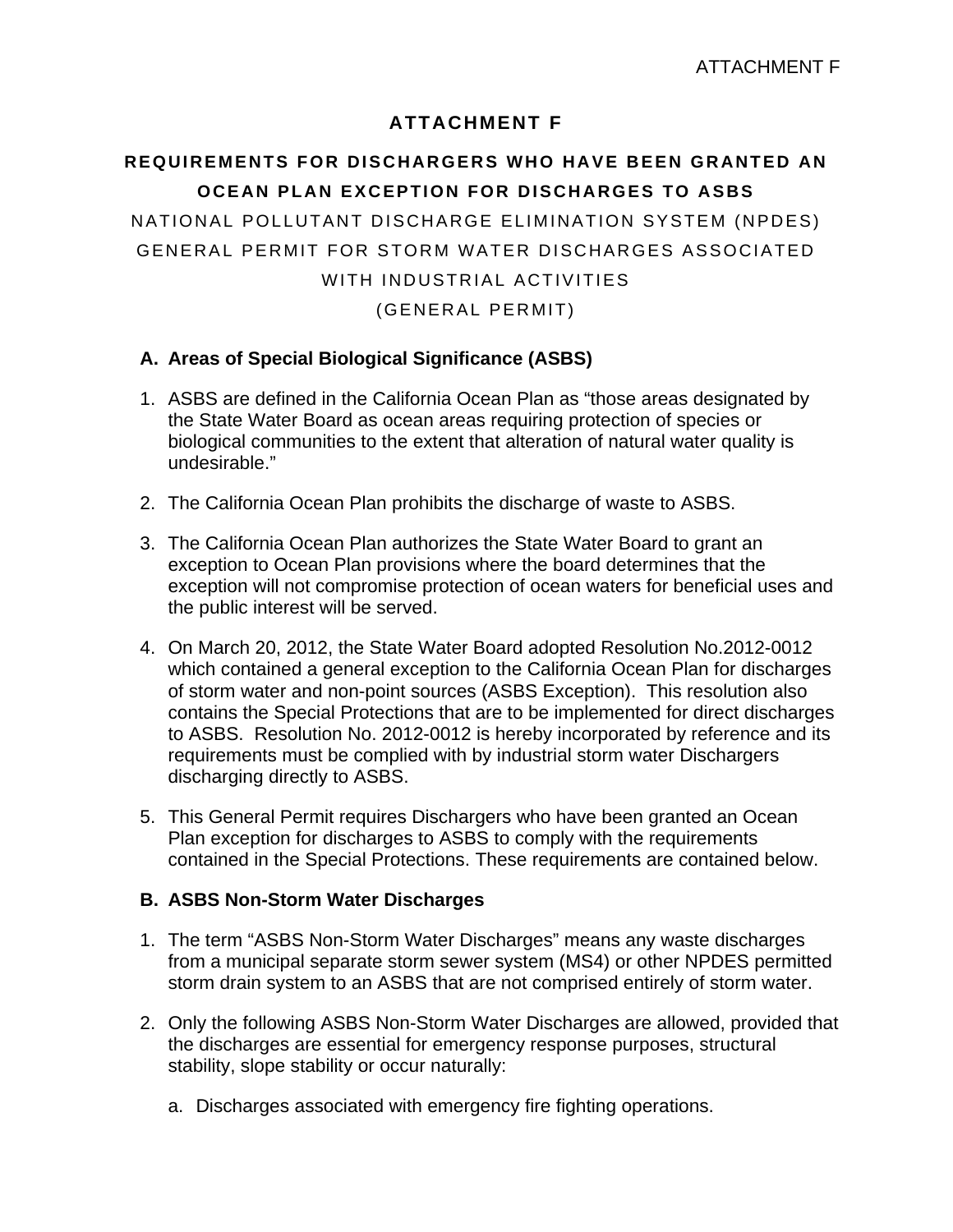- b. Foundation and footing drains.
- c. Water from crawl space or basement pumps.
- d. Hillside dewatering.
- e. Naturally occurring groundwater seepage via a storm drain.
- f. Non-anthropogenic flows from a naturally occurring stream via a culvert or storm drain, as long as there are no contributions of anthropogenic runoff.
- 3. Authorized ASBS Non- Storm Water Discharges shall not cause or contribute to a violation of the water quality objectives in Chapter II of the Ocean Plan nor alter natural ocean water quality in an ASBS.
- 4. At the San Clemente Island ASBS, discharges incidental to military training and research, development, test, and evaluation operations are allowed. Discharges incidental to underwater demolition and other in-water explosions are not allowed in the two military closure areas in the vicinity of Wilson Cove and Castle Rock. Discharges must not result in a violation of the water quality objectives, including the protection of the marine aquatic life beneficial use, anywhere in the ASBS.
- 5. At the San Nicolas Island and Begg Rock ASBS, discharges incidental to military research, development, testing, and evaluation of, and training with, guided missile and other weapons systems, fleet training exercises, small-scale amphibious warfare training, and special warfare training are allowed. Discharges incidental to underwater demolition and other in-water explosions are not allowed. Discharges must not result in a violation of the water quality objectives, including the protection of the marine aquatic life beneficial use, anywhere in the ASBS.

## **C. ASBS Compliance Plan**

- 1. State Water Board Resolution No. 2012-0012 grants an exception to the Ocean Plan's prohibition on discharges to ASBS (ASBS Exception) to applicants who were identified as Dischargers of industrial storm water to ASBS (ASBS Dischargers). Each ASBS Discharger shall specifically address the prohibition of ASBS Non-Storm Water Discharges and the requirement to maintain natural water quality for industrial storm water discharges to an ASBS in an ASBS Compliance Plan to be included in the ASBS Discharger's SWPPP. The ASBS Compliance Plan is subject to approval by the Executive Director of the State Water Board. The ASBS Compliance Plan shall include:
	- a. A map of surface drainage of storm water runoff, showing areas of sheet runoff and priority discharges, and a description of any structural Best Management Practices (BMPs) already employed and/or BMPs to be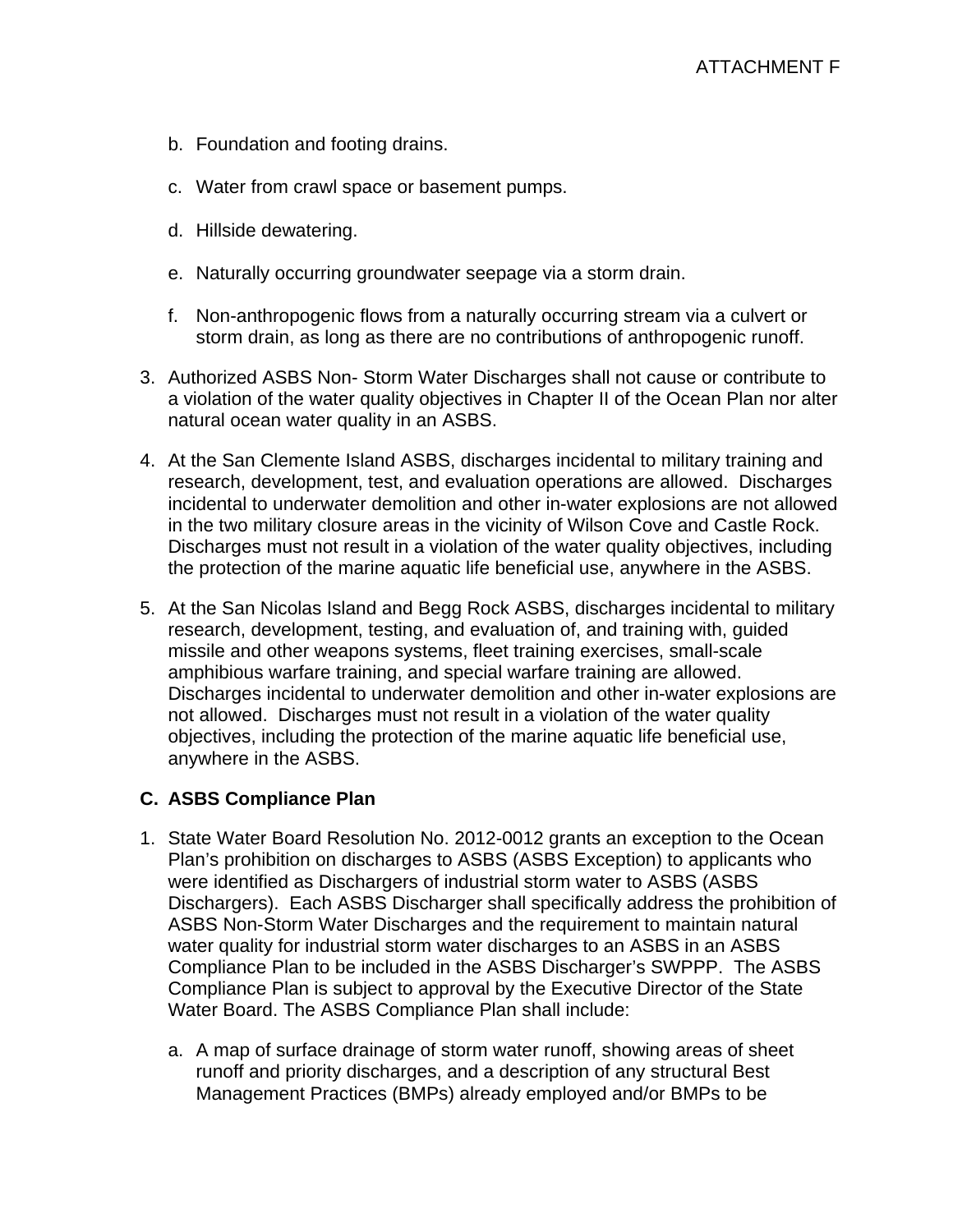employed in the future. Priority discharges are those that pose the greatest water quality threat and which are identified as requiring installation of structural BMPs. The map shall also show the storm water conveyances in relation to other features such as service areas, sewage conveyances and treatment facilities, landslides, areas prone to erosion, and waste and hazardous material storage areas, if applicable. The SWPPP shall also include a procedure for updating the map and plan when changes are made to the storm water conveyance facilities.

- b. A description of the measures by which all unauthorized ASBS Non-Storm Water Discharges (e.g., dry weather flows) has been eliminated, how these measures will be maintained over time, and how these measures are monitored and documented.
- c. A description of how pollutant reductions in storm water runoff, that are necessary to comply with these special conditions, will be achieved through BMPs. Structural BMPs need not be installed if the Discharger can document to the satisfaction of the Executive Director that such installation would pose a threat to health or safety. BMPs to control storm water runoff discharges (at the end-of-pipe) during a design storm shall be designed to achieve on average the following target levels:
	- 1) Table B Instantaneous Maximum Water Quality Objectives in Chapter II of the Ocean Plan; or
	- 2) A 90% reduction in pollutant loading during storm events, for the applicant's total discharges.

The baseline date for the reduction is March 20, 2012 (the effective date of the ASBS Exception), except for those structural BMPs installed between January 1, 2005 and the adoption of these special protections. The reductions must be achieved and documented by March 20, 2018.

- d. A description of how the ASBS Discharger will address erosion and the prevention of anthropogenic sedimentation in the ASBS. The natural habitat conditions in the ASBS shall not be altered as a result of anthropogenic sedimentation.
- e. A description of the non-structural BMPs currently employed and planned in the future (including those for construction activities), and include an implementation schedule. The ASBS Compliance Plan shall also describe the structural BMPs, including any low impact development (LID) measures, currently employed and planned for higher threat discharges and include an implementation schedule. To control storm water runoff discharges (at the end-of-pipe) during a design storm, ASBS Dischargers must first consider using LID practices to infiltrate, use, or evapotranspirate storm water runoff on-site. The BMPs and implementation schedule shall be designed to ensure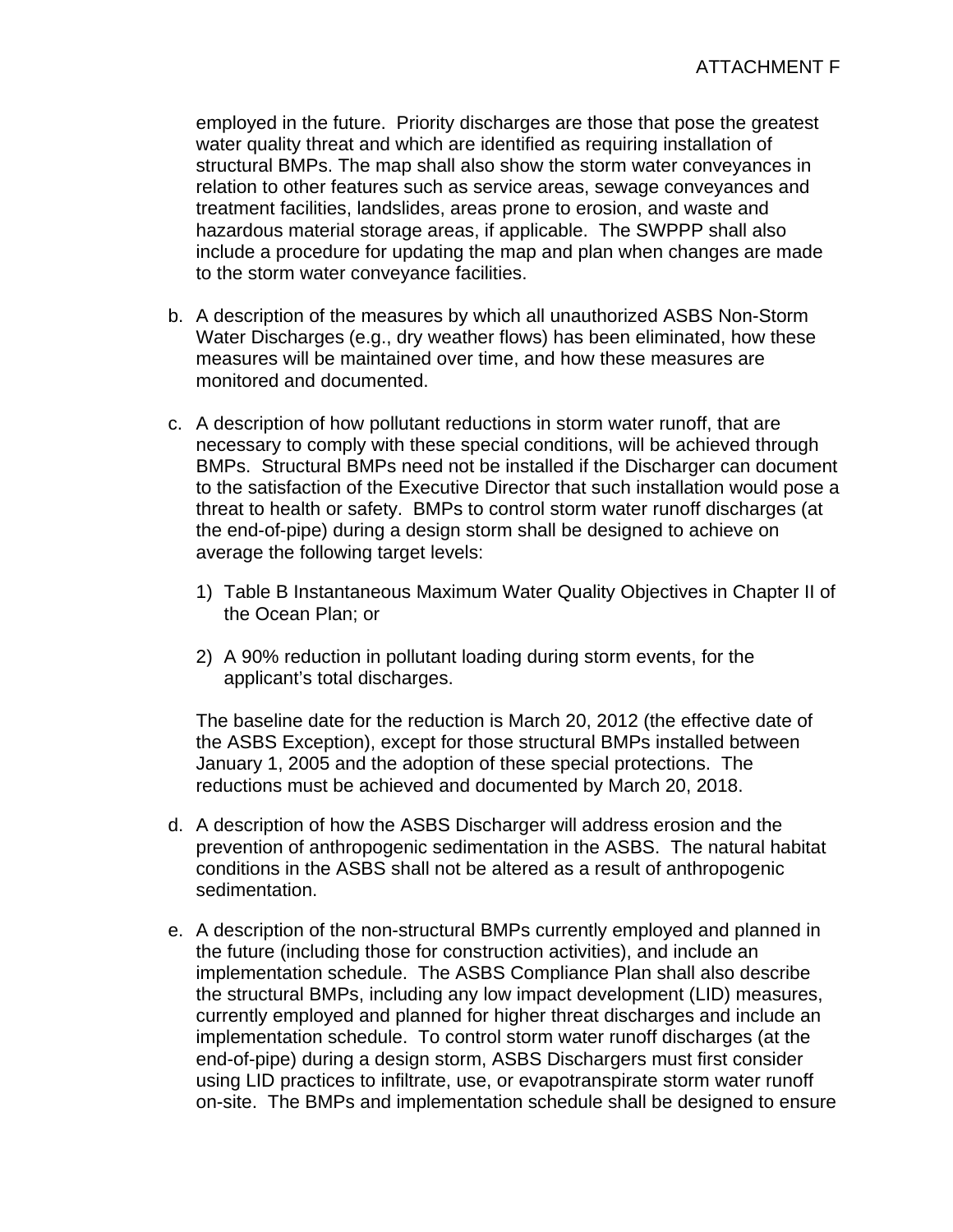that natural water quality conditions in the receiving water are achieved and maintained by either reducing flows from impervious surfaces or reducing pollutant loading, or some combination thereof.

### **D. Reporting**

If the results of the receiving water monitoring described in Section F. below (Sampling and Analysis Requirements) indicate that the storm water runoff is causing or contributing to an alteration of natural ocean water quality in the ASBS, the ASBS Discharger shall submit a report to the State Water Board within 30 days of receiving the results.

- 1. The report shall identify the constituents in storm water runoff that alter natural ocean water quality and the sources of these constituents.
- 2. The report shall describe BMPs that are currently being implemented, BMPs that are identified in the SWPPP for future implementation, and any additional BMPs that may be added to the SWPPP to address the alteration of natural water quality. The report shall include a new or modified implementation schedule for the BMPs.
- 3. Within 30 days of the approval of the report by the Executive Director, the ASBS Discharger shall revise its ASBS Compliance Plan to incorporate any new or modified BMPs that have been or will be implemented, the implementation schedule, and any additional monitoring required.
- 4. As long as the ASBS Discharger has complied with the procedures described above and is implementing the revised SWPPP, the Discharger does not have to repeat the same procedure for continuing or recurring exceedances of natural ocean water quality conditions due to the same constituent.
- 5. Compliance with this section does not excuse violations of any term, prohibition, or special condition contained in the Special Protections of the ASBS Exception.

#### **E. Compliance Schedule**

- 1. As of March 20, 2012, all unauthorized ASBS Non-Storm Water Discharges (e.g., dry weather flow) were effectively prohibited.
- 2. By September 20, 2013, the Discharger shall submit a draft written ASBS Compliance Plan to the Executive Director that describes its strategy to comply with these special conditions, including the requirement to maintain natural water quality in the affected ASBS. The ASBS Compliance Plan shall include a description of appropriate non-structural controls and a time schedule to implement structural controls (implementation schedule) to comply with these special conditions for inclusion in the Discharger's SWPPP.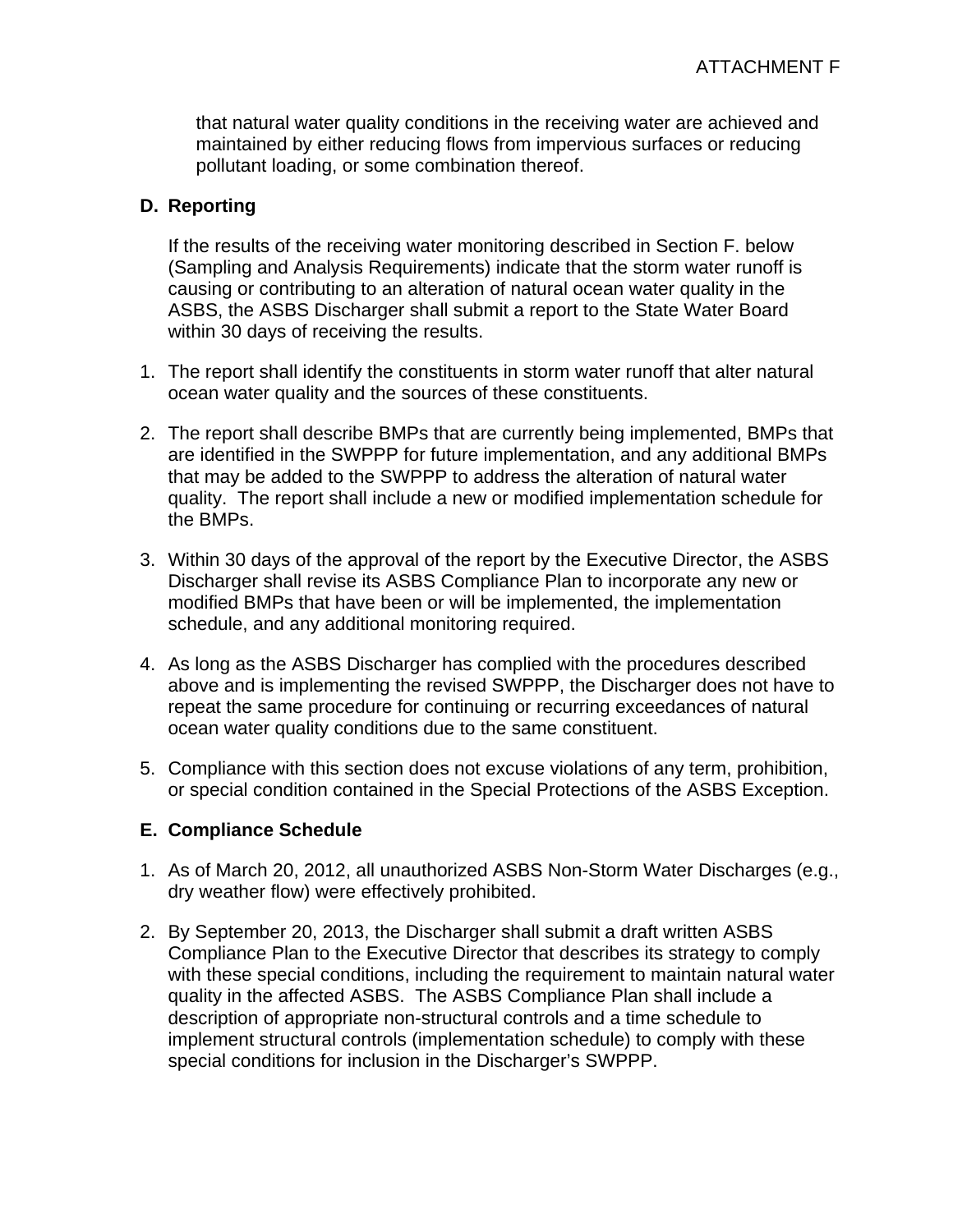- 3. By September 20, 2014, the Discharger shall submit the final ASBS Compliance Plan, including a description and final schedule for structural controls based on the results of runoff and receiving water monitoring.
- 4. By September 20, 2013, any non-structural controls that are necessary to comply with these special conditions shall be implemented.
- 5. By March 20, 2018, any structural controls identified in the ASBS Compliance Plan that are necessary to comply with these special conditions shall be operational.
- 6. By March 20, 2018, all Dischargers must comply with the requirement that their discharges into the affected ASBS maintain natural ocean water quality. If the initial results of post-storm receiving water quality testing indicate levels higher than the 85th percentile threshold of reference water quality data and the prestorm receiving water levels, then the Discharger must re-sample the receiving water, pre- and post-storm. If after re-sampling the post-storm levels are still higher than the 85th percentile threshold of reference water quality data, and the pre-storm receiving water levels, for any constituent, then natural ocean water quality is exceeded. See Flowchart at the end of this Attachment.
- 7. The Executive Director may only authorize additional time to comply with the special conditions 5. and 6., above if good cause exists to do so. Good cause means a physical impossibility or lack of funding

If a Discharger claims physical impossibility, it shall notify the Board in writing within thirty (30) days of the date that the Discharger first knew of the event or circumstance that caused or would cause it to fail to meet the deadline in 5. or 6. The notice shall describe the reason for the noncompliance or anticipated noncompliance and specifically refer to this Section of these requirements. It shall describe the anticipated length of time the delay in compliance may persist, the cause or causes of the delay as well as measures to minimize the impact of the delay on water quality, the measures taken or to be taken by the Discharger to prevent or minimize the delay, the schedule by which the measures will be implemented, and the anticipated date of compliance. The Discharger shall adopt all reasonable measures to avoid and minimize such delays and their impact on water quality.

The Discharger may request an extension of time for compliance based on lack of funding. The request for an extension shall require:

a. for municipalities, a demonstration of significant hardship to Discharger ratepayers, by showing the relationship of storm water fees to annual household income for residents within the Discharger's jurisdictional area, and the Discharger has made timely and complete applications for all available bond and grant funding, and either no bond or grant funding is available, or bond and/or grant funding is inadequate; or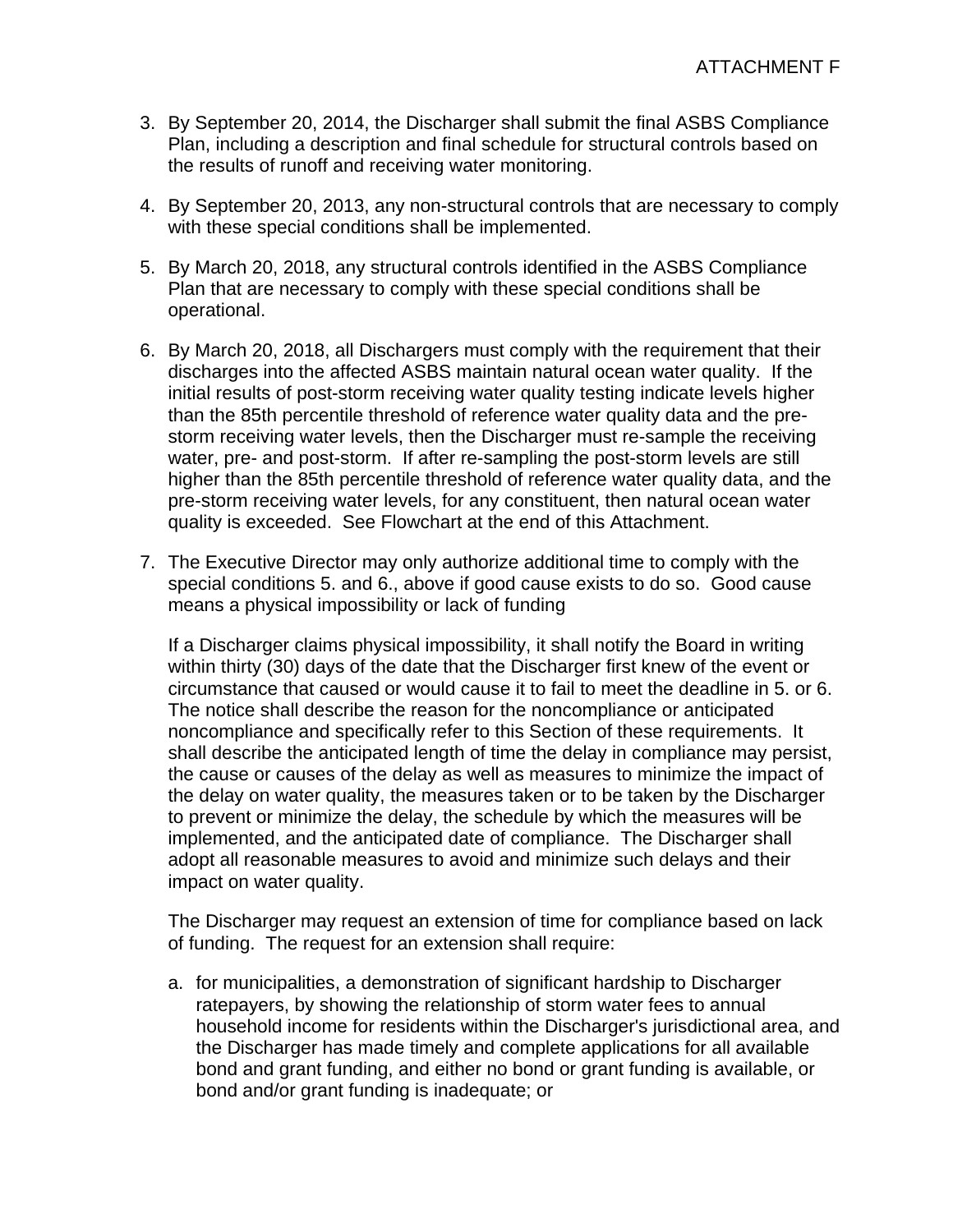b. for other governmental agencies, a demonstration and documentation of a good faith effort to acquire funding through that agency's budgetary process, and a demonstration that funding was unavailable or inadequate.

#### **F. Additional Requirements – Waterfront and Marine Operations**

In addition to the above provisions, a Discharger with waterfront and marine operations shall comply with the following:

- 1. For discharges related to waterfront and marine operations, the Discharger shall develop a Waterfront and Marine Operations Management Plan (Waterfront Plan). This plan shall contain appropriate Management Measures/Practices to address nonpoint source pollutant discharges to the affected ASBS.
	- a. The Waterfront Plan shall contain appropriate Management Measures/Practices for any waste discharges associated with the operation and maintenance of vessels, moorings, piers, launch ramps, and cleaning stations in order to ensure that beneficial uses are protected and natural water quality is maintained in the affected ASBS.
	- b. For discharges from marinas and recreational boating activities, the Waterfront Plan shall include appropriate Management Measures, described in The Plan for California's Nonpoint Source Pollution Control Program, for marinas and recreational boating, or equivalent practices, to ensure that nonpoint source pollutant discharges do not alter natural water quality in the affected ASBS.
	- c. The Waterfront Plan shall include Management Practices to address public education and outreach to ensure that the public is adequately informed that waste discharges to the affected ASBS are prohibited or limited by special conditions in these Special Protections. The management practices shall include appropriate signage, or similar measures, to inform the public of the ASBS restrictions and to identify the ASBS boundaries.
	- d. The Waterfront Plan shall include Management Practices to address the prohibition against trash discharges to ASBS. The Management Practices shall include the provision of adequate trash receptacles for marine recreation areas, including parking areas, launch ramps, and docks. The plan shall also include appropriate Management Practices to ensure that the receptacles are adequately maintained and secured in order to prevent trash discharges into the ASBS. Appropriate Management Practices include covering the trash receptacles to prevent trash from being windblown, staking or securing the trash receptacles so they don't tip over, and periodically emptying the receptacles to prevent overflow.
	- e. The Discharger shall submit its Waterfront Plan to the State Water Board Executive Director by September 20, 2012. The Waterfront Plan is subject to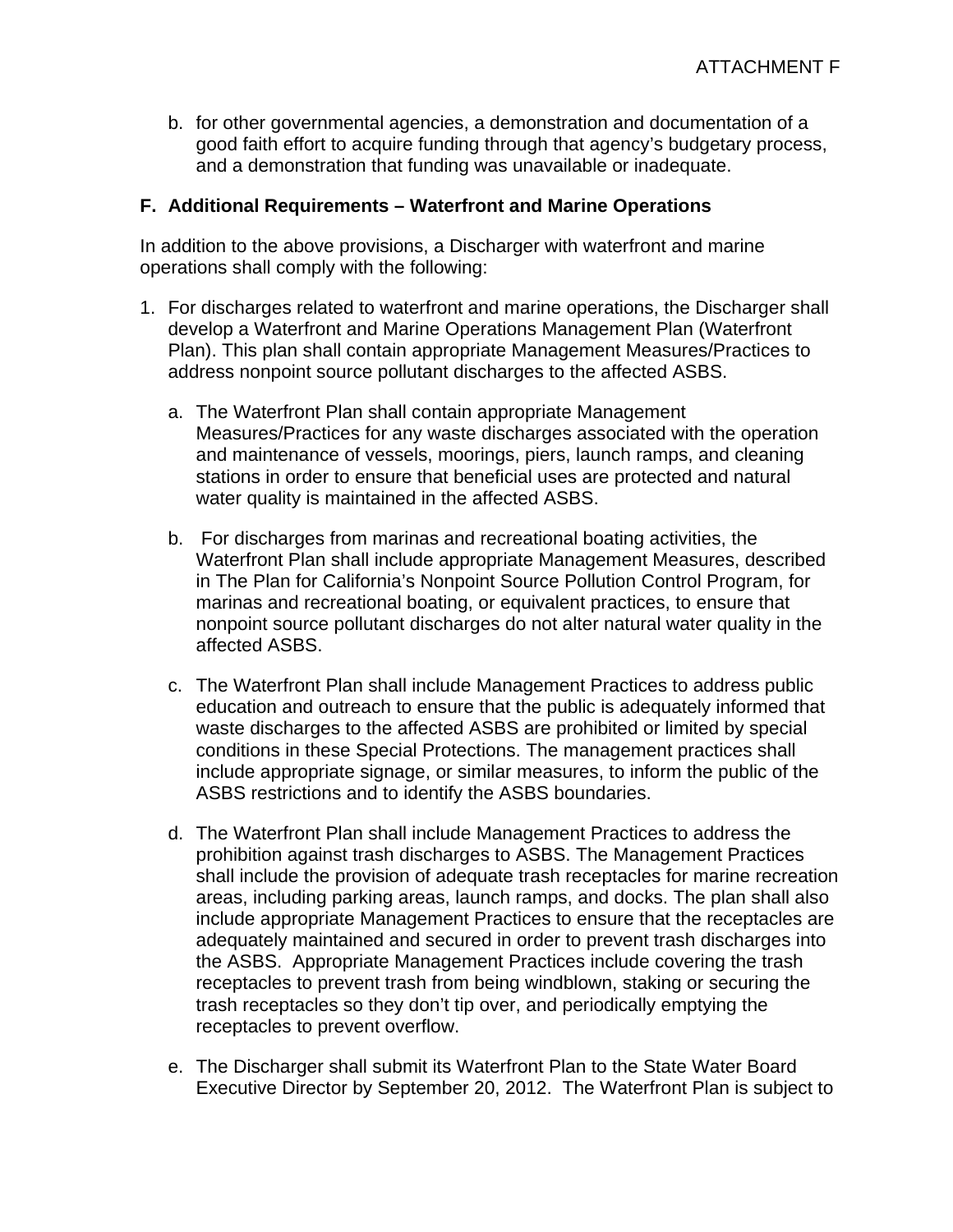approval by the State Water Board Executive Director. The plan must be fully implemented within by September 20, 2013.

- 2. The discharge of chlorine, soaps, petroleum, other chemical contaminants, trash, fish offal, or human sewage to ASBS is prohibited. Sinks and fish cleaning stations are point source discharges of wastes and are prohibited from discharging into ASBS. Anthropogenic accumulations of discarded fouling organisms on the sea floor must be minimized.
- 3. Limited-term activities, such as the repair, renovation, or maintenance of waterfront facilities, including, but not limited to, piers, docks, moorings, and breakwaters, are authorized only in accordance with Chapter III.E.2 of the Ocean Plan.
- 4. If the Discharger anticipates that the Discharger will fail to fully implement the approved Waterfront Plan within the 18 month deadline, the Discharger shall submit a technical report as soon as practicable to the Executive Director. The technical report shall contain reasons for failing to meet the deadline and propose a revised schedule to fully implement the plan.
- 5. The State Water Board may, for good cause, authorize additional time to comply with the Waterfront Plan. Good cause means a physical impossibility or lack of funding.

If a Discharger claims physical impossibility, it shall notify the Board in writing within thirty (30) days of the date that the Discharger first knew of the event or circumstance that caused or would cause it to fail to meet the deadline in Section F.1.e above. The notice shall describe the reason for the noncompliance or anticipated noncompliance and specifically refer to this Section of this Attachment. It shall describe the anticipated length of time the delay in compliance may persist, the cause or causes of the delay as well as measures to minimize the impact of the delay on water quality, the measures taken or to be taken by the Discharger to prevent or minimize the delay, the schedule by which the measures will be implemented, and the anticipated date of compliance. The Discharger shall adopt all reasonable measures to avoid and minimize such delays and their impact on water quality. The Discharger may request an extension of time for compliance based on lack of funding. The request for an extension shall require:

- a. a demonstration of significant hardship by showing that the Discharger has made timely and complete applications for all available bond and grant funding, and either no bond or grant funding is available, or bond and/or grant funding is inadequate.
- b. for governmental agencies, a demonstration and documentation of a good faith effort to acquire funding through that agency's budgetary process, and a demonstration that funding was unavailable or inadequate.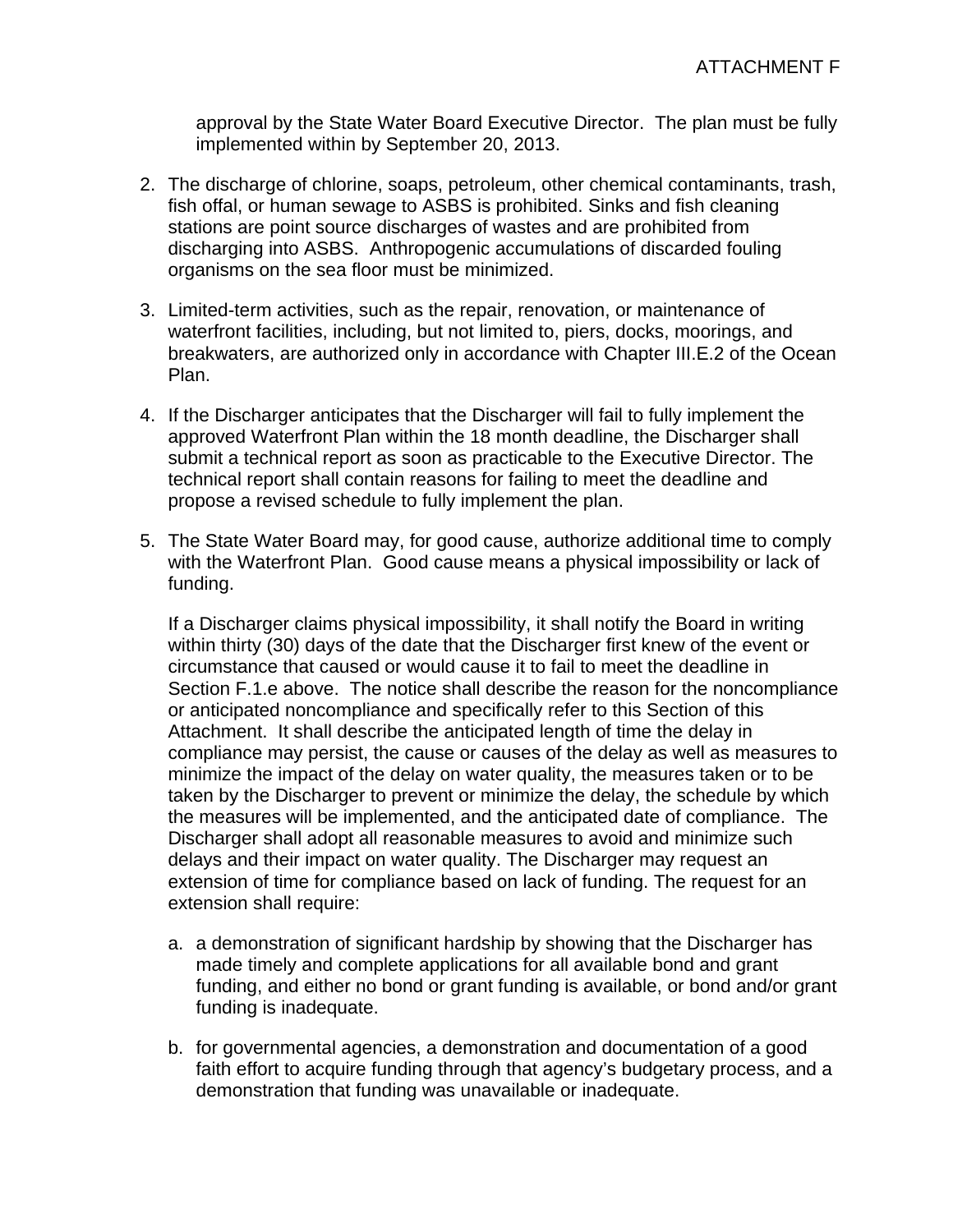#### **G. Sampling and Analysis Requirements**

- 1. Monitoring is mandatory for all ASBS Dischargers to assure compliance with the Ocean Plan. Monitoring requirements include both: (1) Core Discharge Monitoring and (2) Ocean Receiving Water Monitoring (see Sections H. and I. below). The State and Regional Water Boards must approve sampling site locations and any adjustments to the monitoring programs. All ocean receiving water and reference area monitoring must be comparable with the Water Boards' Surface Water Ambient Monitoring Program (SWAMP).
- 2. Safety concerns: Sample locations and sampling periods must be determined considering safety issues. Sampling may be postponed upon notifying the Executive Director that hazardous conditions prevail.
- 3. Analytical Chemistry Methods: All constituents must be analyzed using the lowest minimum detection limits comparable to the Ocean Plan water quality objectives. For metal analysis, all samples, including storm water effluent, reference samples, and ocean receiving water samples, must be analyzed by the approved analytical method with the lowest minimum detection limits (currently Inductively Coupled Plasma/Mass Spectrometry) described in the Ocean Plan.

#### **H. Core Discharge Monitoring Program**

1. General sampling requirements for timing and storm size:

Runoff must be collected during a storm event that is greater than 0.1 inch and generates runoff, and at least 72 hours from the previously measurable storm event. Runoff samples shall be collected during the same storm and at approximately the same time when post-storm receiving water is sampled, and analyzed for the same constituents as receiving water and reference site samples as described in Section I. below.

- 2. Runoff flow measurements
	- a. For industrial storm water outfalls in existence as of December 31, 2007, 18 inches (457mm) or greater in diameter/width (including multiple outfall pipes in combination having a width of 18 inches, runoff flows must be measured or calculated, using a method acceptable to and approved by the Executive Director.
	- b. This will be reported annually for each precipitation season to the Executive Director.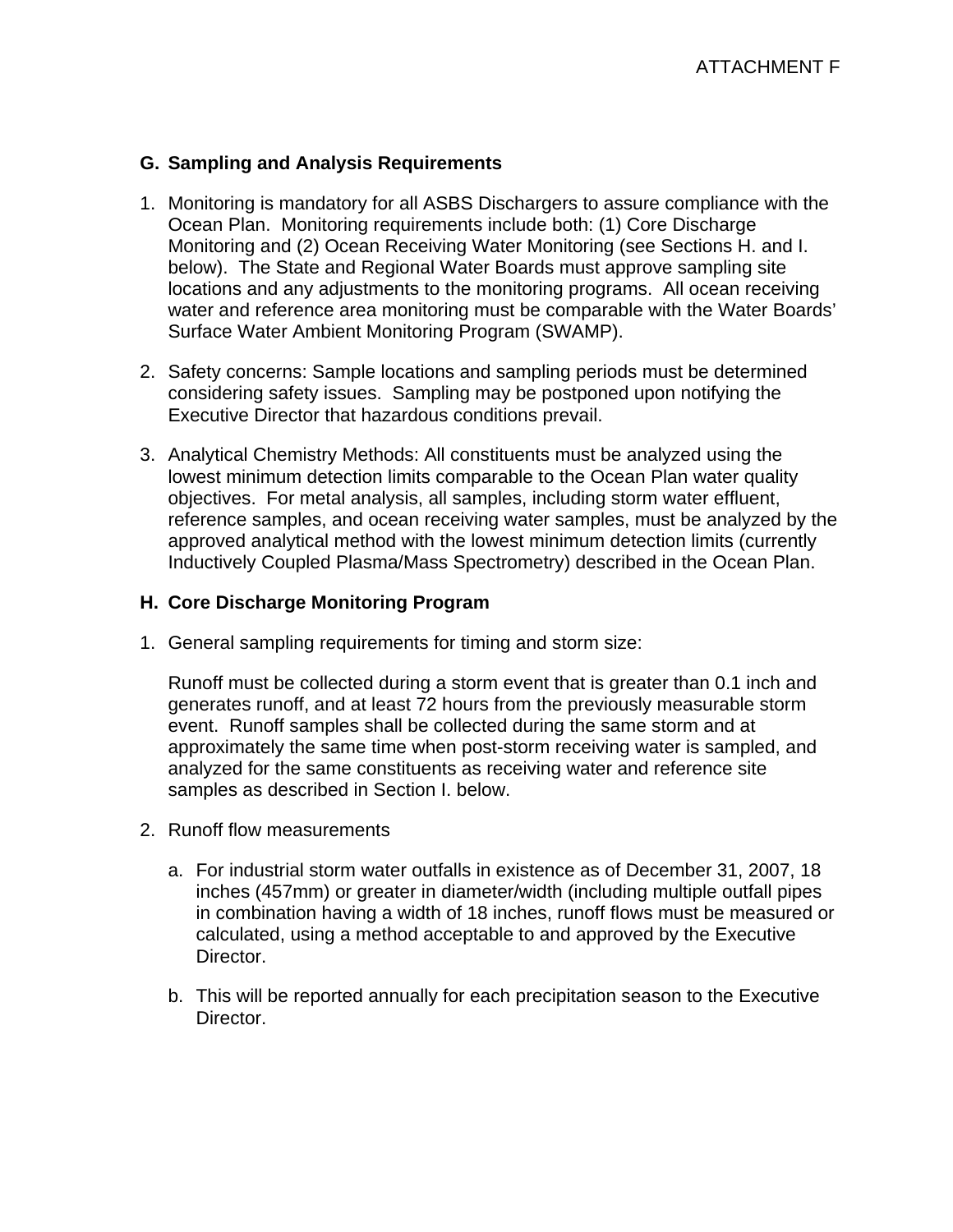- 3. Runoff samples storm events
	- a. For outfalls equal to or greater than 18 inches (0.46m) in diameter or width:
		- 1) samples of storm water runoff shall be collected during the same storm as receiving water samples and analyzed for oil and grease, total suspended solids, and, if within the range of the southern sea otter, indicator bacteria or some other measure of fecal contamination; and
		- 2) samples of storm water runoff shall be collected and analyzed for critical life stage chronic toxicity (one invertebrate or algal species) at least once during each storm season when receiving water is sampled in the ASBS.
	- b. For outfalls equal to or greater than 36 inches (0.91m) in diameter or width:
		- 1) samples of storm water runoff shall be collected during the same storm as receiving water samples and analyzed for oil and grease, total suspended solids, and, if within the range of the southern sea otter, indicator bacteria or some other measure of fecal contamination; and
		- 2) samples of storm water runoff shall be further collected during the same storm as receiving water samples and analyzed for Ocean Plan Table B metals (provided at the end of this Attachment) for protection of marine life, Ocean Plan polynuclear aromatic hydrocarbons (PAHs), current use pesticides (pyrethroids and OP pesticides), and nutrients (ammonia, nitrate and phosphates); and
		- 3) samples of storm water runoff shall be collected and analyzed for critical life stage chronic toxicity (one invertebrate or algal species) at least once during each storm season when receiving water is sampled in the ASBS.
		- 4) if an ASBS Discharger has no outfall greater than 36 inches, then storm water runoff from the applicant's largest outfall shall be further collected during the same storm as receiving water samples and analyzed for Ocean Plan Table B metals (provided at the end of this Attachment) for protection of marine life, Ocean Plan polynuclear aromatic hydrocarbons (PAHs), current use pesticides (pyrethroids and OP pesticides), and nutrients (ammonia, nitrate and phosphates).
	- c. For an applicant not participating in a regional integrated monitoring program [see below in Section I.3.] in addition to the sampling requirements in Section H.3.a. and b. above, a minimum of the two largest outfalls or 20 percent of the larger outfalls, whichever is greater, shall be sampled (flow weighted composite samples) at least three times annually during wet weather (storm event) and analyzed for all Ocean Plan Table A constituents, Table B constituents (Table A and B constituents are provided at the end if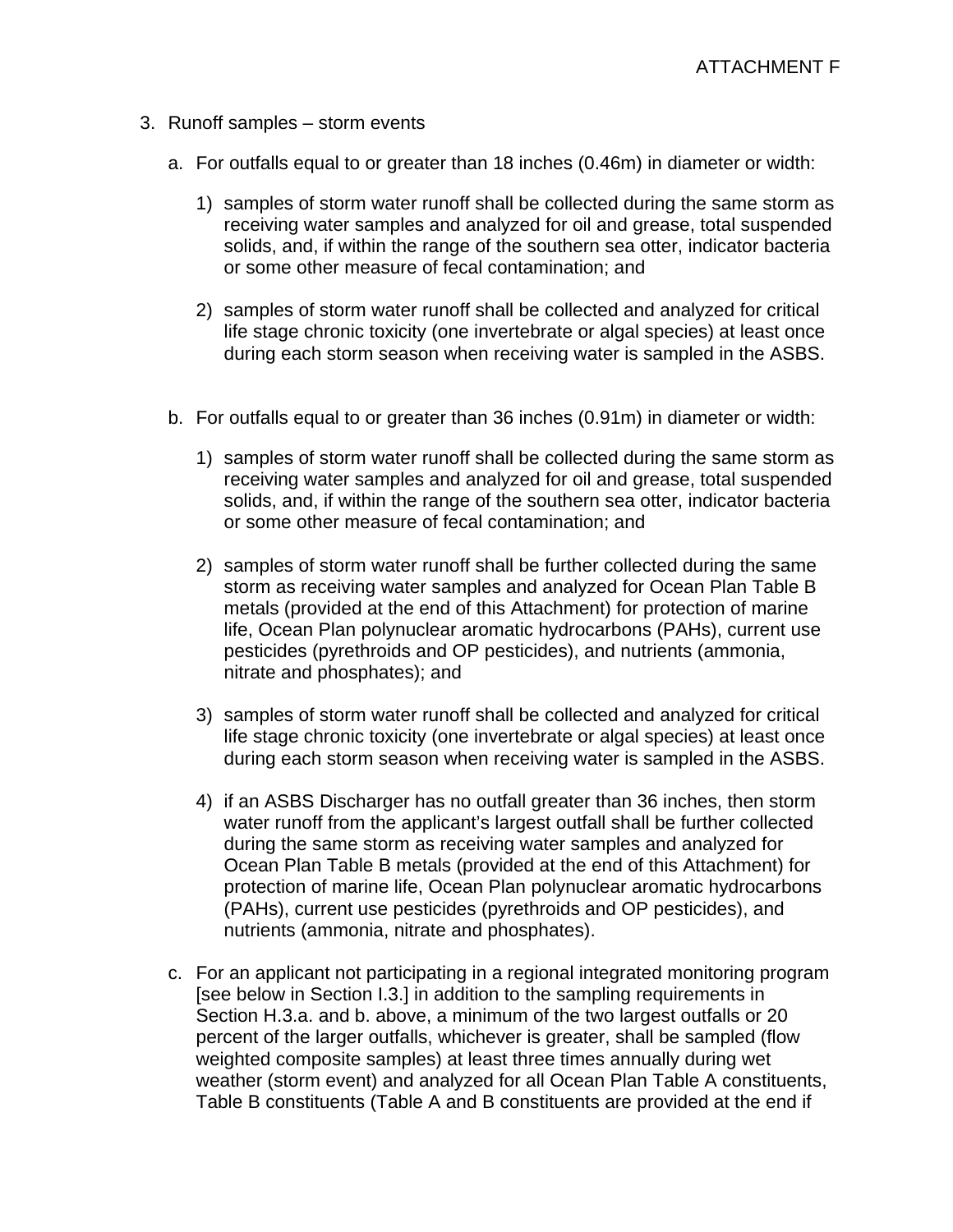this Attachment) for marine aquatic life protection (except for toxicity, only chronic toxicity for three species shall be required), DDT, PCBs, Ocean Plan PAHs, OP pesticides, pyrethroids, nitrates, phosphates, and Ocean Plan indicator bacteria. For parties discharging to ASBS in more than one Regional Water Board region, at a minimum, one (the largest) such discharge shall be sampled annually in each Region.

d. The Executive Director may reduce or suspend core monitoring once the storm runoff is fully characterized. This determination may be made at any point after the discharge is fully characterized, but is best made after the monitoring results from the first permit cycle are assessed.

#### **I. Ocean Receiving Water and Reference Area Monitoring Program**

- 1. In addition to performing the Core Discharge Monitoring Program in Section H. above, all ASBS Dischargers must perform ocean receiving water monitoring. In order to fulfill the requirements for monitoring the physical, chemical, and biological characteristics of the ocean receiving waters within their ASBS, ASBS Dischargers may choose either (1) an individual monitoring program, or (2) participation in a regional integrated monitoring program.
- 2. Individual Monitoring Program: The requirements listed below are for those ASBS Dischargers who elect to perform an individual monitoring program to fulfill the requirements for monitoring the physical, chemical, and biological characteristics of the ocean receiving waters within the affected ASBS. In addition to Core Discharge Monitoring, the following additional monitoring requirements shall be met:
	- a. Three times annually, during wet weather (storm events), the receiving water at the point of discharge from the outfalls described in Section H.3. above shall be sampled and analyzed for Ocean Plan Table A constituents, Table B constituents (Table A and B constituents are provided at the end if this Attachment) for marine aquatic life, DDT, PCBs, Ocean Plan PAHs, OP pesticides, pyrethroids, nitrates, phosphates, salinity, chronic toxicity (three species), and Ocean Plan indicator bacteria.

The sample location for the ocean receiving water shall be in the surf zone at the point of discharges; this must be at the same location where storm water runoff is sampled. Receiving water shall be sampled prior to (pre-storm), and during (or immediately after) the same storm (post-storm). Post-storm sampling shall be during the same storm and at approximately the same time as when the runoff is sampled. Reference water quality shall also be sampled three times annually and analyzed for the same constituents pre-storm and post-storm, during the same storm seasons when receiving water is sampled. Reference stations will be determined by the State Water Board's Division of Water Quality and the applicable Regional Water Board(s).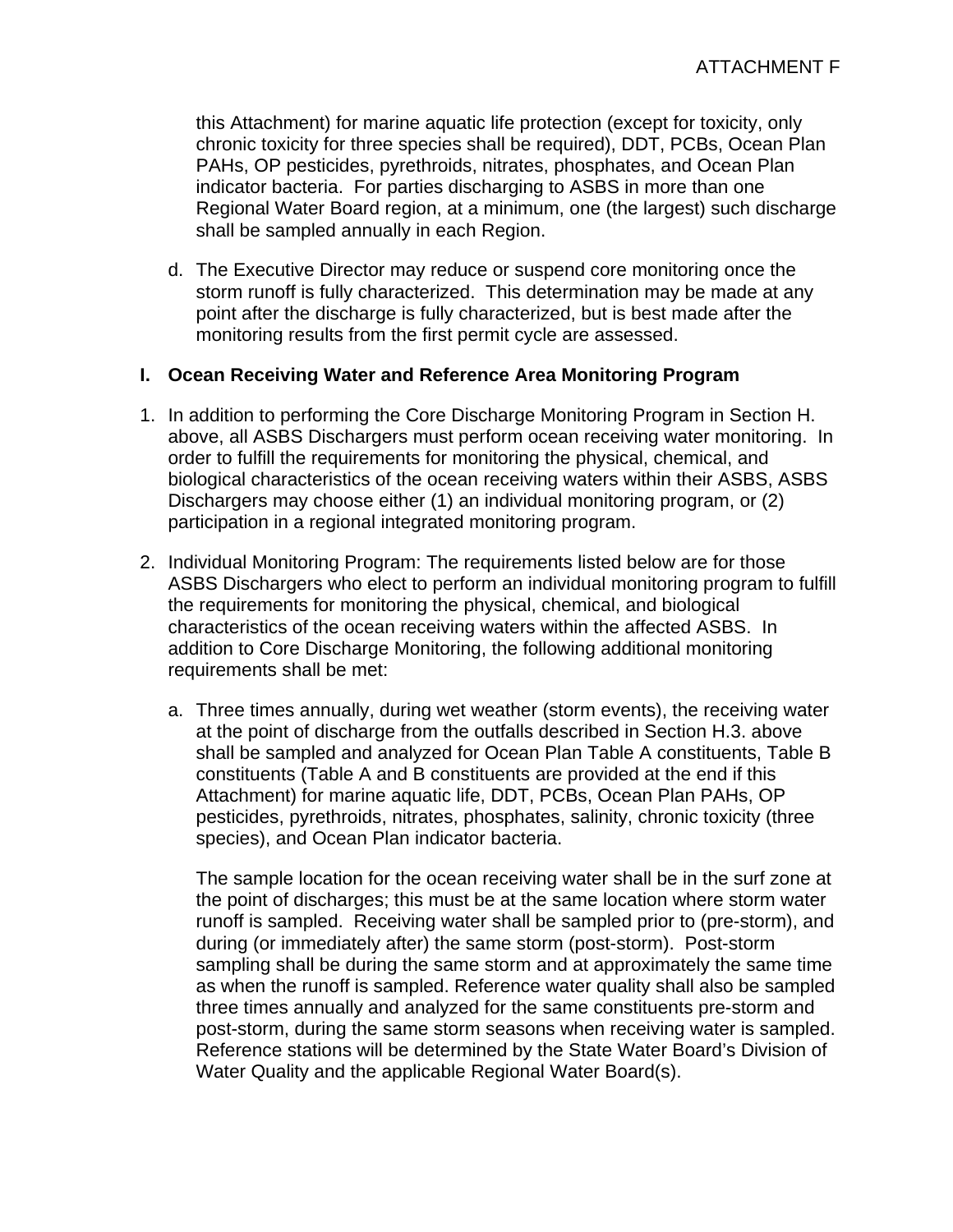- b. Sediment sampling shall occur at least three times during every five (5) year period. The subtidal sediment (sand or finer, if present) at the discharge shall be sampled and analyzed for Ocean Plan Table B constituents (provided at the end of this Attachment) for marine aquatic life, DDT, PCBs, PAHs, pyrethroids, and OP pesticides. For sediment toxicity testing, only an acute toxicity test using the amphipod Eohaustorius estuarius must be performed.
- c. A quantitative survey of intertidal benthic marine life shall be performed at the discharge and at a reference site. The survey shall be performed at least once every five (5) year period. The survey design is subject to approval by the Regional Water Board and the State Water Board's Division of Water Quality. The results of the survey shall be completed and submitted to the State Water Board and Regional Water Board at least six months prior to the end of the permit cycle.
- d. Once during each five (5) year period, a bioaccumulation study shall be conducted to determine the concentrations of metals and synthetic organic pollutants at representative discharge sites and at representative reference sites. The study design is subject to approval by the Regional Water Board and the State Water Board's Division of Water Quality. The bioaccumulation study may include California mussels (Mytilus californianus) and/or sand crabs (Emerita analoga or Blepharipoda occidentalis). Based on the study results, the Regional Water Board and the State Water Board's Division of Water Quality, may adjust the study design in subsequent permits, or add or modify additional test organisms (such as shore crabs or fish), or modify the study design appropriate for the area and best available sensitive measures of contaminant exposure.
- e. Marine Debris: Representative quantitative observations for trash by type and source shall be performed along the coast of the ASBS within the influence of the ASBS Discharger's outfalls. The design, including locations and frequency, of the marine debris observations is subject to approval by the Regional Water Board and State Water Board's Division of Water Quality.
- f. The monitoring requirements of the Individual Monitoring Program in this Section are minimum requirements. After a minimum of one (1) year of continuous water quality monitoring of the discharges and ocean receiving waters, the Executive Director of the State Water Board may require additional monitoring, or adjust, reduce or suspend receiving water and reference station monitoring. This determination may be made at any point after the discharge and receiving water is fully characterized, but is best made after the monitoring results from the first permit cycle are assessed.
- 3. Regional Integrated Monitoring Program: ASBS Dischargers may elect to participate in a regional integrated monitoring program, in lieu of an individual monitoring program, to fulfill the requirements for monitoring the physical, chemical, and biological characteristics of the ocean receiving waters within their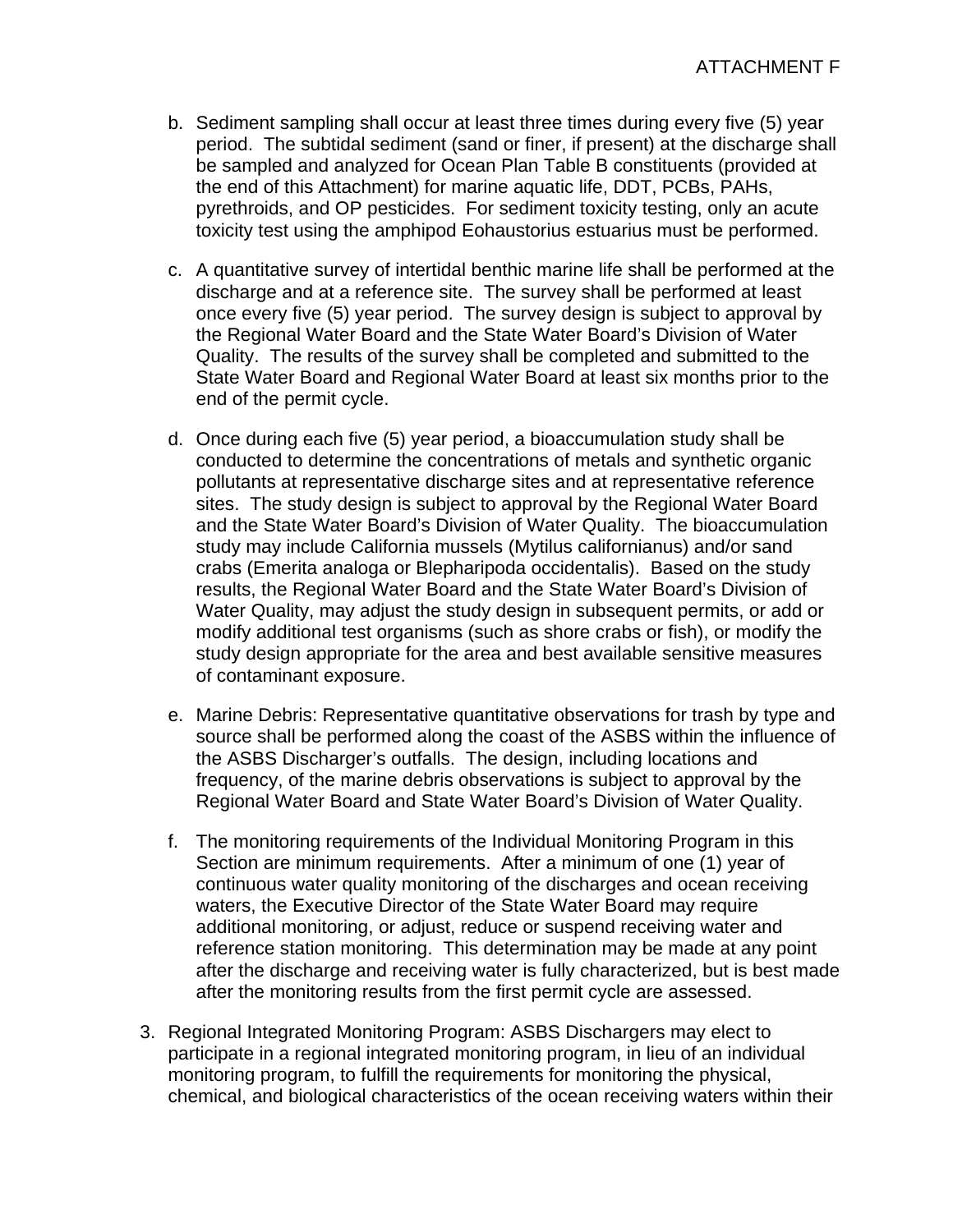ASBS. This regional approach shall characterize natural water quality, pre- and post-storm, in ocean reference areas near the mouths of identified open space watersheds and the effects of the discharges on natural water quality (physical, chemical, and toxicity) in the ASBS receiving waters, and should include benthic marine aquatic life and bioaccumulation components. The design of the ASBS stratum of a regional integrated monitoring program may deviate from the otherwise prescribed individual monitoring approach (in Section I.2.) if approved by the State Water Board's Division of Water Quality and the Regional Water Boards.

- a. Ocean reference areas shall be located at the drainages of flowing watersheds with minimal development (in no instance more than 10% development), and shall not be located in CWA Section 303(d) listed waterbodies or have tributaries that are 303(d) listed. Reference areas shall be free of wastewater discharges and anthropogenic non-storm water runoff. A minimum of low threat storm runoff discharges (e.g. stream highway overpasses and campgrounds) may be allowed on a case-by-case basis. Reference areas shall be located in the same region as the ASBS receiving water monitoring occurs. The reference areas for each Region are subject to approval by the participants in the regional integrated monitoring program, the State Water Board's Division of Water Quality and the applicable Regional Water Board(s). A minimum of three ocean reference water samples must be collected from each station, each from a separate storm during the same storm season that receiving water is sampled. A minimum of one reference location shall be sampled for each ASBS receiving water site sampled per responsible party. For parties discharging to ASBS in more than one Regional Water Board region, at a minimum, one reference station and one receiving water station shall be sampled in each region.
- b. ASBS ocean receiving water must be sampled in the surf zone at the location where the runoff makes contact with ocean water (i.e. at "point zero"). Ocean receiving water stations must be representative of worst-case discharge conditions (i.e. co-located at a large drain greater than 36 inches, or if drains greater than 36 inches are not present in the ASBS then the largest drain greater than18 inches.) Ocean receiving water stations are subject to approval by the participants in the regional monitoring program and the State Water Board's Division of Water Quality and the applicable Regional Water Board(s). A minimum of three ocean receiving water samples must be collected during each storm season from each station, each from a separate storm. A minimum of one receiving water location shall be sampled in each ASBS per responsible party in that ASBS. For parties discharging to ASBS in more than one Regional Water Board region, at a minimum, one reference station and one receiving water station shall be sampled in each region.
- c. Reference and receiving water sampling shall commence during the first full storm season following the adoption of these special conditions, and poststorm samples shall be collected during the same storm event when storm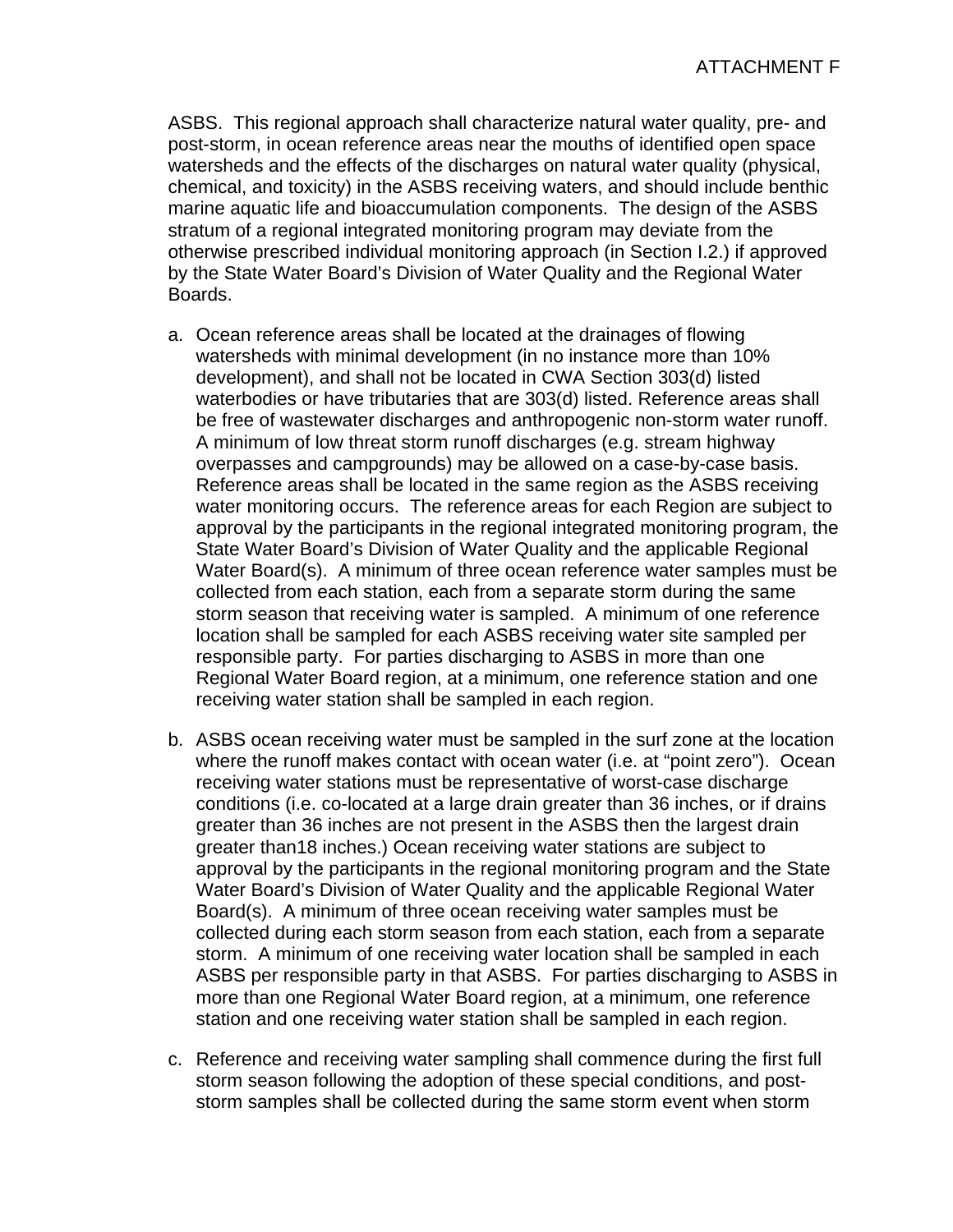water runoff is sampled. Sampling shall occur in a minimum of two storm seasons. For those ASBS Dischargers that have already participated in the Southern California Bight 2008 ASBS regional monitoring effort, sampling may be limited to only one storm season.

d. Receiving water and reference samples shall be analyzed for the same constituents as storm water runoff samples. At a minimum, constituents to be sampled and analyzed in reference and discharge receiving waters must include oil and grease, total suspended solids, Ocean Plan Table B metals (provided at the end of this Attachment) for protection of marine life, Ocean Plan PAHs, pyrethroids, OP pesticides, ammonia, nitrate, phosphates, and critical life stage chronic toxicity for three species. In addition, within the range of the southern sea otter, indicator bacteria or some other measure of fecal contamination shall be analyzed.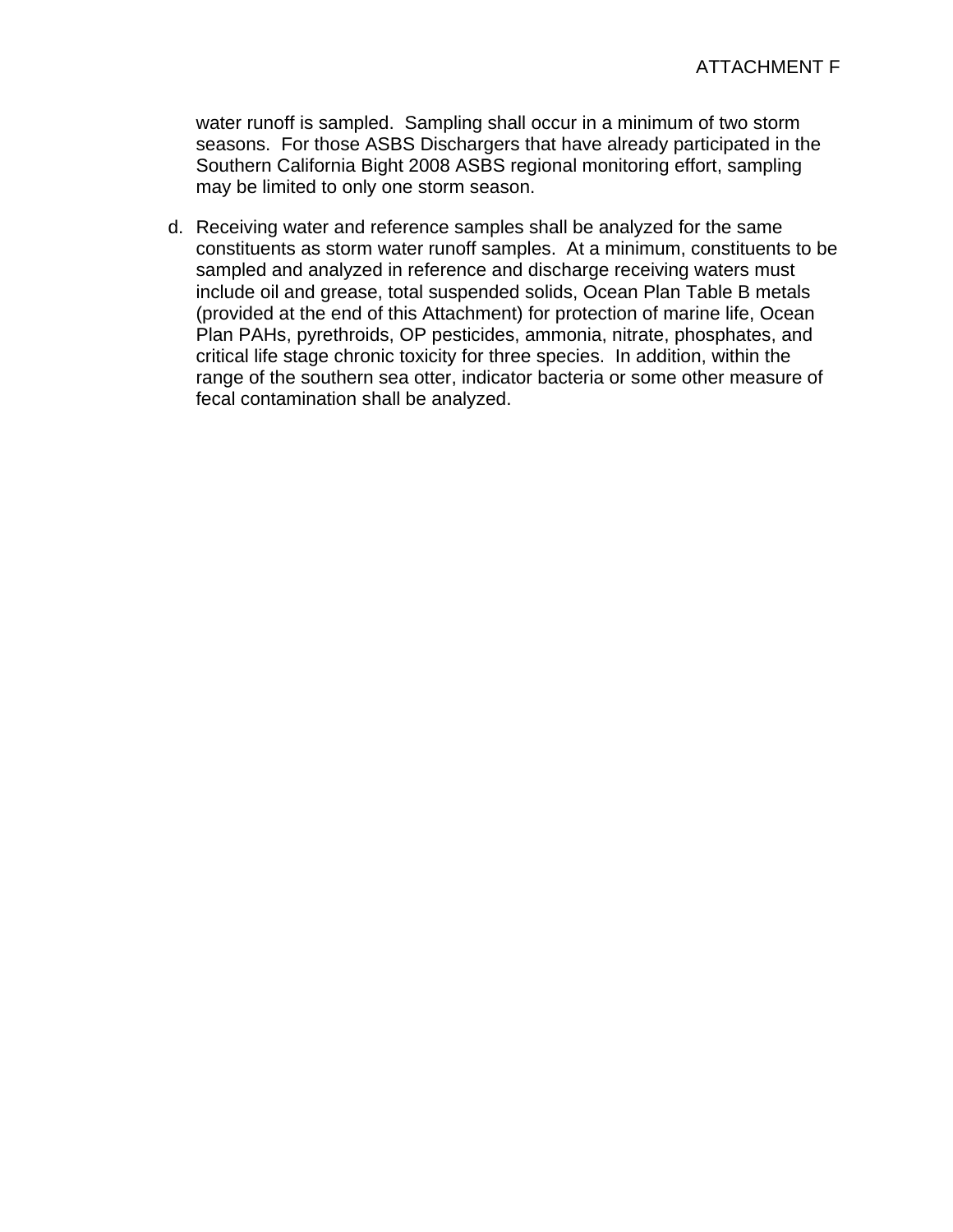

\* When an exceedance of natural water quality occurs, the Discharger must comply with Section D. Note, when sampling data is available, end-of-pipe effluent concentrations will be considered by the Water Boards in making this determination.